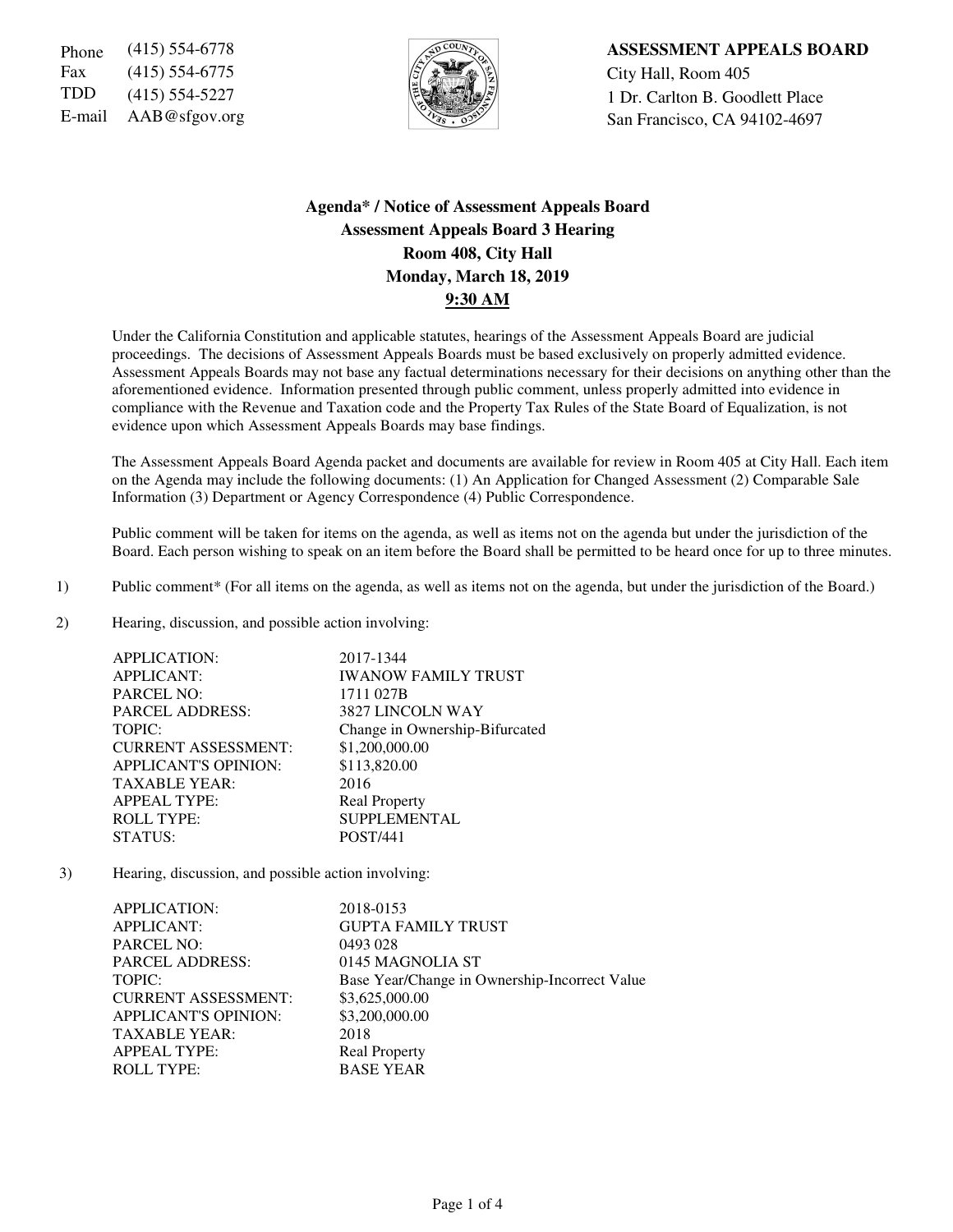Fax (415) 554-6775  $\sqrt{\frac{5}{2}}$  City Hall, Room 405



## Phone (415) 554-6778 **ASSESSMENT APPEALS BOARD**

TDD (415) 554-5227  $\left[\frac{1}{2}\right]$  1 Dr. Carlton B. Goodlett Place E-mail AAB@sfgov.org San Francisco, CA 94102-4697

### 4) Hearing, discussion, and possible action involving:

| APPLICATION:                | 2018-0331                                  |
|-----------------------------|--------------------------------------------|
| <b>APPLICANT:</b>           | <b>KANTER, PETER</b>                       |
| <b>PARCEL NO:</b>           | 7520 004                                   |
| <b>PARCEL ADDRESS:</b>      | 1620 DIAMOND ST                            |
| TOPIC:                      | Base Year/New Construction-Incorrect Value |
| <b>CURRENT ASSESSMENT:</b>  | \$148,064.00                               |
| <b>APPLICANT'S OPINION:</b> | \$0.00                                     |
| <b>TAXABLE YEAR:</b>        | 2018                                       |
| <b>APPEAL TYPE:</b>         | <b>Real Property</b>                       |
| <b>ROLL TYPE:</b>           | <b>BASE YEAR</b>                           |
| STATUS:                     | POST/TP                                    |

5) Hearing, discussion, and possible action involving:

| APPLICATION:                | 2018-0431              |
|-----------------------------|------------------------|
| <b>APPLICANT:</b>           | <b>KENNEDY, GIULIA</b> |
| <b>PARCEL NO:</b>           | 3746 336               |
| <b>PARCEL ADDRESS:</b>      | 00338 MAIN ST, #D26E   |
| TOPIC:                      | Decline in Value       |
| <b>CURRENT ASSESSMENT:</b>  | \$3,823,470.00         |
| <b>APPLICANT'S OPINION:</b> | \$3,350,000.00         |
| <b>TAXABLE YEAR:</b>        | 2018                   |
| <b>APPEAL TYPE:</b>         | <b>Real Property</b>   |
| <b>ROLL TYPE:</b>           | <b>REGULAR</b>         |
| STATUS:                     | POST/TP                |
|                             |                        |

6) Hearing, discussion, and possible action involving:

| APPLICATION:                | 2018-0541            |
|-----------------------------|----------------------|
| <b>APPLICANT:</b>           | SRIVASTAVA, SEEMA    |
| <b>PARCEL NO:</b>           | 3746 214             |
| <b>PARCEL ADDRESS:</b>      | 00338 MAIN ST, #D10C |
| TOPIC:                      | Decline in Value     |
| <b>CURRENT ASSESSMENT:</b>  | \$2,075,596.00       |
| <b>APPLICANT'S OPINION:</b> | \$1,572,700.00       |
| <b>TAXABLE YEAR:</b>        | 2018                 |
| <b>APPEAL TYPE:</b>         | <b>Real Property</b> |
| <b>ROLL TYPE:</b>           | <b>REGULAR</b>       |
|                             |                      |

7) Hearing, discussion, and possible action involving:

| APPLICATION:                | 2018-0565                     |
|-----------------------------|-------------------------------|
| <b>APPLICANT:</b>           | <b>GOLLAPUDI FAMILY TRUST</b> |
| <b>PARCEL NO:</b>           | 3746 342                      |
| <b>PARCEL ADDRESS:</b>      | 00338 MAIN ST, #D28A          |
| TOPIC:                      | Decline in Value              |
| <b>CURRENT ASSESSMENT:</b>  | \$2,783,070.00                |
| <b>APPLICANT'S OPINION:</b> | \$2,550,000.00                |
| <b>TAXABLE YEAR:</b>        | 2018                          |
| <b>APPEAL TYPE:</b>         | <b>Real Property</b>          |
| <b>ROLL TYPE:</b>           | <b>REGULAR</b>                |
|                             |                               |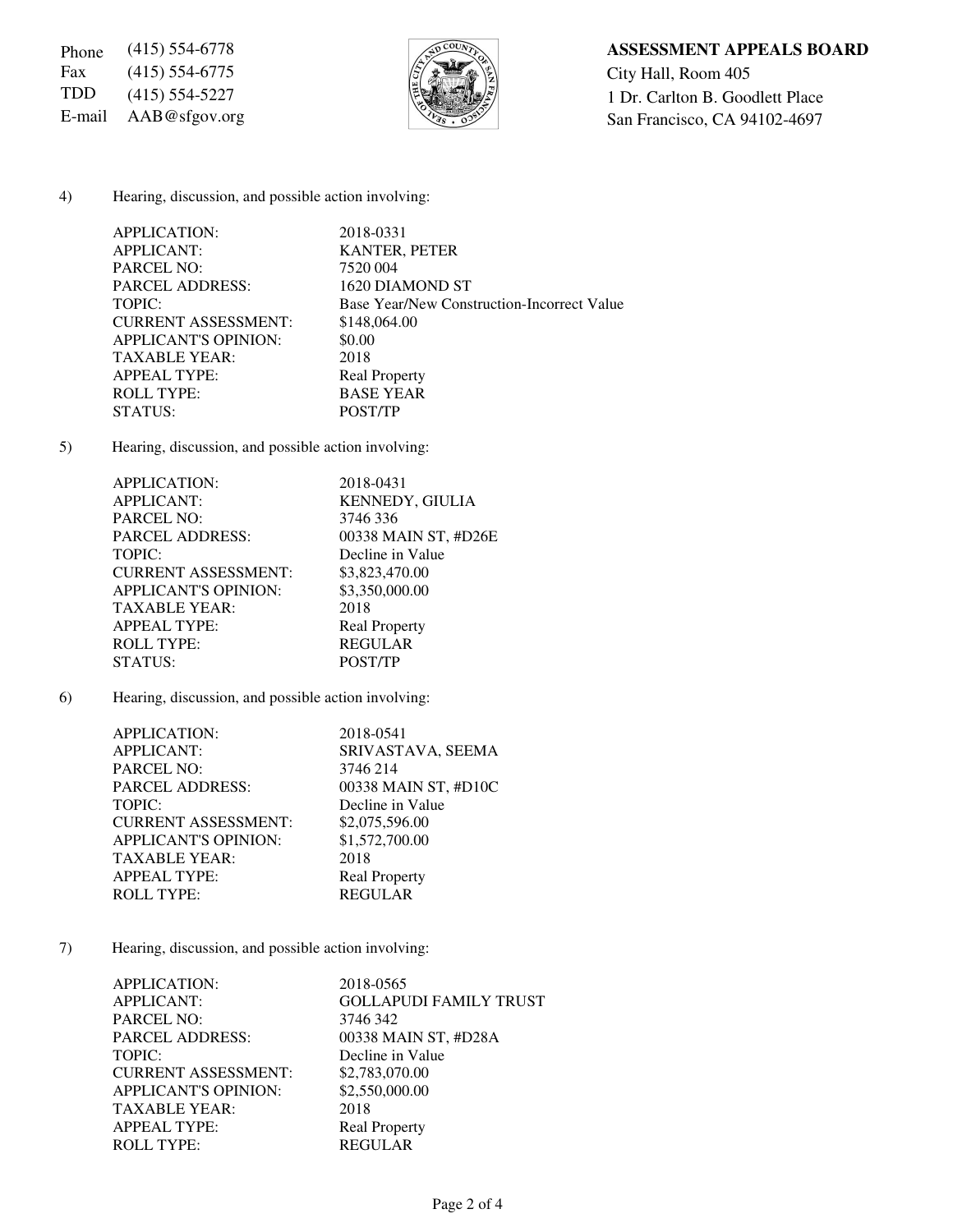Fax (415) 554-6775  $\sqrt{\frac{5}{2}}$  City Hall, Room 405



## Phone (415) 554-6778 **ASSESSMENT APPEALS BOARD**

TDD (415) 554-5227  $\left[\frac{1}{2}\right]$  1 Dr. Carlton B. Goodlett Place E-mail AAB@sfgov.org San Francisco, CA 94102-4697

#### 8) Hearing, discussion, and possible action involving:

| APPLICATION:                | 2018-0605                                  |
|-----------------------------|--------------------------------------------|
| <b>APPLICANT:</b>           | <b>IEZZA 2013 TRUST</b>                    |
| <b>PARCEL NO:</b>           | 2059 036                                   |
| <b>PARCEL ADDRESS:</b>      | 1850 23RD AVE                              |
| TOPIC:                      | Base Year/New Construction-Incorrect Value |
| <b>CURRENT ASSESSMENT:</b>  | \$24,428.00                                |
| <b>APPLICANT'S OPINION:</b> | \$2,000.00                                 |
| <b>TAXABLE YEAR:</b>        | 2017                                       |
| <b>APPEAL TYPE:</b>         | <b>Real Property</b>                       |
| <b>ROLL TYPE:</b>           | <b>SUPPLEMENTAL</b>                        |

9) Hearing, discussion, and possible action involving:

| APPLICATION:                | 2018-0613                                        |
|-----------------------------|--------------------------------------------------|
| APPLICANT:                  | SUBRAMANIAM KANNAN & CLETA SEQUEIRA LIVING TRUST |
| <b>PARCEL NO:</b>           | 5947 019                                         |
| <b>PARCEL ADDRESS:</b>      | 0064 ATHENS ST                                   |
| TOPIC:                      | Base Year/Change in Ownership-Incorrect Value    |
| <b>CURRENT ASSESSMENT:</b>  | \$1,000,000.00                                   |
| <b>APPLICANT'S OPINION:</b> | \$650,000.00                                     |
| TAXABLE YEAR:               | 2017                                             |
| <b>APPEAL TYPE:</b>         | <b>Real Property</b>                             |
| <b>ROLL TYPE:</b>           | <b>SUPPLEMENTAL</b>                              |
| STATUS:                     | <b>POST/441</b>                                  |

10) Hearing, discussion, and possible action involving:

| APPLICATION:                | 2018-0714                                     |
|-----------------------------|-----------------------------------------------|
| <b>APPLICANT:</b>           | LORRAINE GOGNA SURVIVOR'S TRUST               |
| <b>PARCEL NO:</b>           | 0053 004                                      |
| <b>PARCEL ADDRESS:</b>      | 0420 - 0430 CHESTNUT ST                       |
| TOPIC:                      | Base Year/Change in Ownership-Incorrect Value |
| <b>CURRENT ASSESSMENT:</b>  | \$2,455,768.00                                |
| <b>APPLICANT'S OPINION:</b> | \$1,935,000.00                                |
| <b>TAXABLE YEAR:</b>        | 2016                                          |
| <b>APPEAL TYPE:</b>         | <b>Real Property</b>                          |
| <b>ROLL TYPE:</b>           | <b>SUPPLEMENTAL</b>                           |
| STATUS:                     | <b>POST/441</b>                               |
|                             |                                               |

11) Hearing, discussion, and possible action involving:

| APPLICATION:                | 2018-7004                 |
|-----------------------------|---------------------------|
| APPLICANT:                  | KHOJASTEH-SOBOLSKI, ZAHRA |
| <b>PARCEL NO:</b>           | 3789A046                  |
| <b>PARCEL ADDRESS:</b>      | 0072 TOWNSEND ST, #609    |
| TOPIC:                      | Decline in Value          |
| <b>CURRENT ASSESSMENT:</b>  | \$1,420,000.00            |
| <b>APPLICANT'S OPINION:</b> | \$1,250,000.00            |
| <b>TAXABLE YEAR:</b>        | 2018                      |
| <b>APPEAL TYPE:</b>         | <b>Real Property</b>      |
| <b>ROLL TYPE:</b>           | <b>REGULAR</b>            |
| STATUS:                     | WITHDRAWN                 |
|                             |                           |